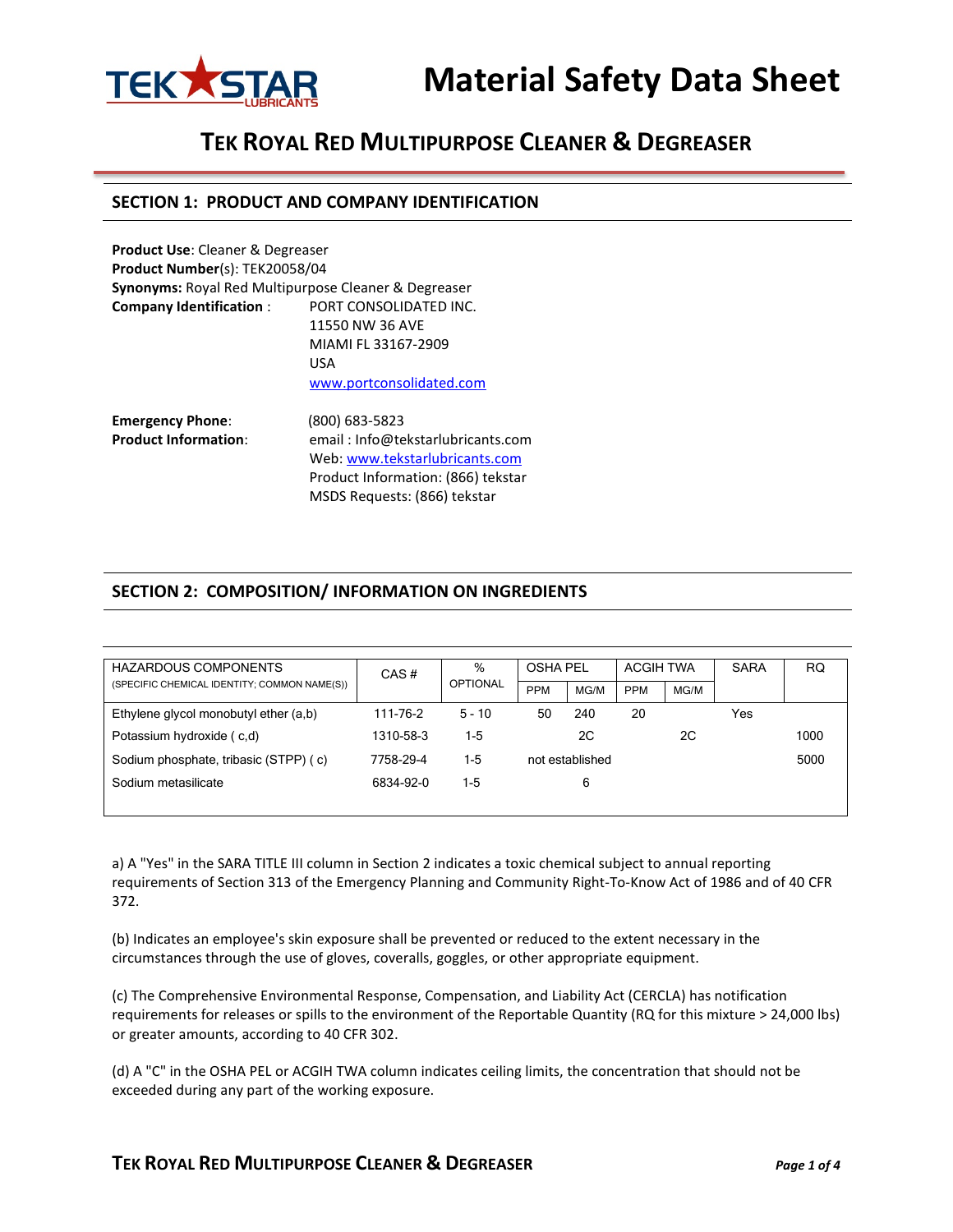



# **TEK ROYAL RED MULTIPURPOSE CLEANER & DEGREASER**

### **SECTION 3: HEALTH HAZARD DATA**

| <b>ROUTES OF ENTRY - SIGNS AND SYMPTOMS OF</b><br><b>EXPOSURE</b>                                                                                                                                                                                                   | <b>EMERGENCY AND FIRST AID PROCEDURES</b>                                                                                                                                     |  |  |  |
|---------------------------------------------------------------------------------------------------------------------------------------------------------------------------------------------------------------------------------------------------------------------|-------------------------------------------------------------------------------------------------------------------------------------------------------------------------------|--|--|--|
| INHALATION: Irritating to upper respiratory tract and<br>mucous membranes;<br>may cause headache, dizziness, nausea, vomiting and<br>malaise.                                                                                                                       | Remove affected person to fresh air; wash mouth<br>and nasal passages with<br>water repeatedly; if breathing difficulties persist<br>seek medical attention.                  |  |  |  |
| SKIN: Irritation may result from contact; prolonged<br>contact may cause<br>moderate reddening, swelling and possible necrosis.                                                                                                                                     | Wash contacted area with soap and water; DO NOT<br>attempt to neutralize<br>with chemical agents; if irritation persists, seek<br>medical attention.                          |  |  |  |
| EYES: Contact with eyes is painful and irritating and may<br>cause severe<br>irritation, associated with redness and swelling of the<br>conjunctiva.                                                                                                                | Check for and remove contact lenses. Immediately<br>flush eyes for 15 minutes<br>in clear running water while holding eyelids open;<br>seek medical attention<br>immediately. |  |  |  |
| INGESTION: Irritating to digestive tract; may cause<br>gastric distress, stomach<br>pains and vomiting; moderately toxic, may result in red<br>blood cell hemolysis.                                                                                                | Drink large quantities of water or milk; DO NOT<br>induce vomiting; never give<br>anything by mouth to an unconscious person; seek<br>medical attention<br>immediately.       |  |  |  |
| NTP?<br><b>CARCINOGENICITY</b><br>IARC MONOGRAPHS? No<br>No.<br>OSHA REGULATED? No<br>California Prop 65, Safe Drinking Water and Toxic Enforcement Act of 1986 - there are no chemicals present<br>known to the state to cause cancer or<br>reproductive toxicity. |                                                                                                                                                                               |  |  |  |
| MEDICAL CONDITIONS GENERALLY AGGRAVATED BY EXPOSURE: Preexisting skin, eye, or respiratory disorders<br>may become aggravated through<br>prolonged exposure.                                                                                                        |                                                                                                                                                                               |  |  |  |

#### **SECTION 4: FIRE FIGHTING MEASURES**

| FLASH POINT (METHOD USED)                                                                                                                                                                                                                                                                  | NFPA RATING | <b>FLAMMABLE LIMITS</b> |                     |  |  |
|--------------------------------------------------------------------------------------------------------------------------------------------------------------------------------------------------------------------------------------------------------------------------------------------|-------------|-------------------------|---------------------|--|--|
| Non-flammable                                                                                                                                                                                                                                                                              | None        | LEL: Not applicable     | UEL: Not applicable |  |  |
| EXTINGUISHING MEDIA<br>Carbon dioxide, water, water fog, dry chemical, chemical foam.                                                                                                                                                                                                      |             |                         |                     |  |  |
| SPECIAL FIRE FIGHTING PROCEDURES<br>Keep containers cool with water spray to prevent container rupture due to steam buildup; floor will become<br>slippery if material is released. Material is alkaline<br>and will irritate the eyes if product is allowed to directly contact the eyes. |             |                         |                     |  |  |
| UNUSUAL FIRE AND EXPLOSION HAZARDS<br>None                                                                                                                                                                                                                                                 |             |                         |                     |  |  |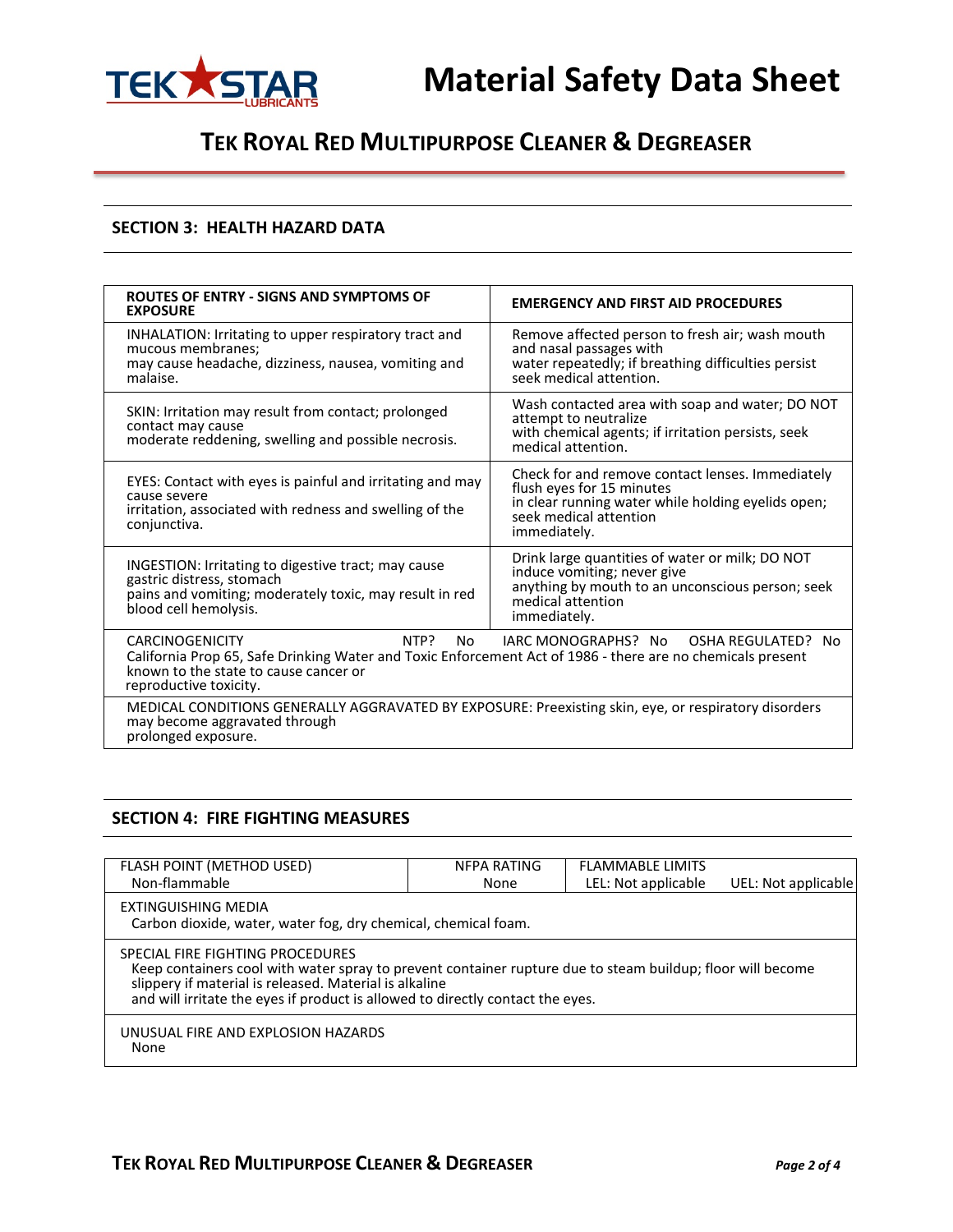

# **Material Safety Data Sheet**

## **TEK ROYAL RED MULTIPURPOSE CLEANER & DEGREASER**

#### **SECTION 5: ACCIDENTAL RELEASE MEASURES**

**STEPS TO BE TAKEN IN CASE MATERIAL IS RELEASED OR SPILLED:** Material is alkaline and will irritate the eyes if product is allowed to directly contact the eyes. Wash small spills to sanitary sewer. Confine large spill, soak up with approved absorbent, shovel product into approved container; for spills in excess of allowable limits (RQ) notify the National Response Center (800) 424 - 8802; refer to SARA Title III, Section 313 40 CFR 372, and CERCLA 40 CFR 302 for detailed instructions concerning reporting requirements.

#### **SECTION 6: HANDLING AND STORAGE**

**PRECAUTIONS TO BE TAKEN IN HANDLING AND STORAGE**: Keep container closed when not in use; protect containers from abuse; protect from extreme temperatures. Keep this and other chemicals out of reach of children.

### *SECTION 7: EXPOSURE CONTROLS / PERSONAL PROTECTION*

RESPIRATORY PROTECTION: None required while threshold limits are kept below maximum allowable concentrations; if TWA exceeds limits, NIOSH approved respirator must be worn. Refer to 29 CFR 1910.134 or European Standard EN 149 for complete regulations.

| <b>VENTILATION</b>                                                                                                                                         | Required<br>LOCAL EXHAUST:<br>MECHANICAL (GENERAL): Yes | SPECIAL: To maintain minimum TWA and STEL levels.<br>OTHER: Engineering and work controls as required. |  |  |  |
|------------------------------------------------------------------------------------------------------------------------------------------------------------|---------------------------------------------------------|--------------------------------------------------------------------------------------------------------|--|--|--|
| gloves with cuffs.                                                                                                                                         | PROTECTIVE GLOVES: Neoprene, butyl or nitrile rubber    | EYE PROTECTION: Chemical safety goggles.                                                               |  |  |  |
| OTHER PROTECTIVE CLOTHING OR EQUIPMENT: Coveralls, apron, or other equipment should be worn to minimize<br>skin contact, safety eyewash station<br>nearby. |                                                         |                                                                                                        |  |  |  |
| WORK / HYGIENIC PRACTICES: Practice safe workplace habits. Minimize body contact with this, as well as all<br>chemicals in general.                        |                                                         |                                                                                                        |  |  |  |

#### **SECTION 8: PHYSICAL / CHEMICAL PROPERTIES**

| <b>BOILING POINT</b>       | SPECIFIC GRAVITY (WATER = 1)    |
|----------------------------|---------------------------------|
| $212^\circ$ F              | 1.047                           |
| VAPOR PRESSURE (MM Hg)     | рH                              |
| 17 mm Hg @ 20° C           | $11.5 - 12.0$                   |
| VAPOR DENSITY (AIR = $1$ ) | EVAPORATION RATE (WATER = $1$ ) |
| <1                         | ا>                              |
| SOLUBILITY IN WATER        | % VOLATILE (BY WEIGHT)          |
| Complete                   | 87.7%                           |
| APPEARANCE AND ODOR        |                                 |
| Red Liquid                 |                                 |